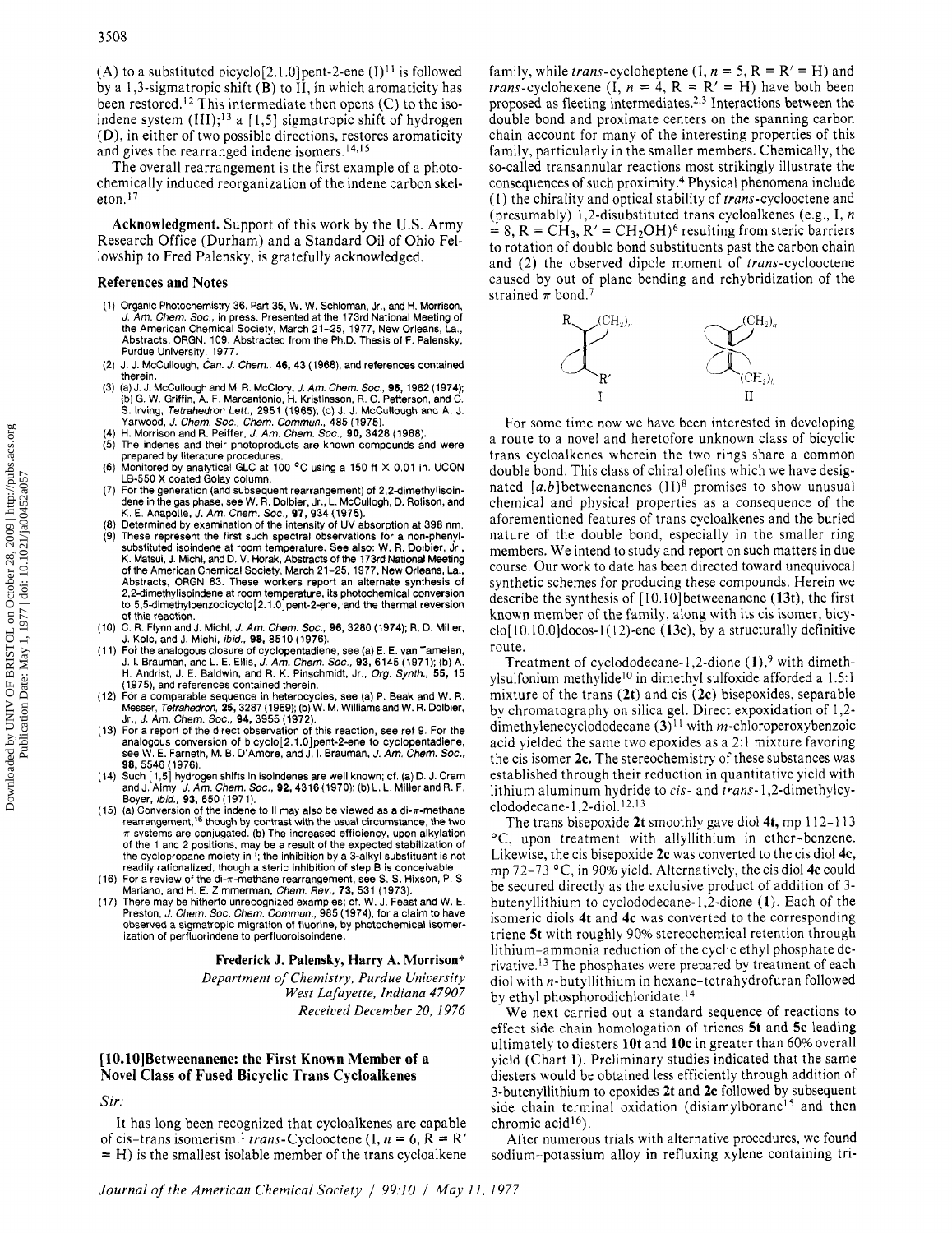

 $a$  (a) (CH<sub>3</sub>)<sub>2</sub>S<sup>+</sup>-CH<sub>2</sub><sup>-</sup>; (b) m-ClC<sub>6</sub>H<sub>4</sub>CO<sub>3</sub>H; (c) CH<sub>2</sub>=CHCH<sub>2</sub>Li; (d) n-BuLi, Cl<sub>2</sub>PO<sub>2</sub>Et; (e) Li, NH<sub>3</sub>; (f) R<sub>2</sub>BH, H<sub>2</sub>O<sub>2</sub>, NaOH; (g) TsCl, C<sub>5</sub>H<sub>5</sub>N; (h) NaCN; (i) KOH, HCl; (j) CH<sub>2</sub>N<sub>2</sub>; (k) Na-K, xylene, Me<sub>3</sub>SiCl; (l) n-Bu<sub>4</sub>NF; (m) Ac<sub>2</sub>O, C<sub>5</sub>H<sub>3</sub>N; (n) LiAlH<sub>4</sub>; (o) n-BuLi; Cl<sub>2</sub>PONMe<sub>2</sub>; (p) H<sub>2</sub>/Pt.

methylsilyl chloride to be most satisfactory for effecting the acyloin cyclization of diesters 10t and 10c.<sup>17</sup> The resulting enediol trimethylsilyl ethers were cleaved with tetra-n-butylammonium fluoride<sup>18</sup> to give hydroxy ketones 11t and 11c. These were directly acetylated to the corresponding acetates 12t and 12c. Whereas acetate 12c appeared homogeneous according to spectral properties, chromatographic behavior, and melting point (173-174  $^{\circ}$ C), the isomeric acetate 12t exhibited doubled peaks in its NMR spectrum and gave two closely spaced peaks upon high pressure liquid chromatography indicative of a roughly 40:60 mixture. Such behavior is to be expected from the betweenanene isomer which, owing to chirality of the ring system, should be produced as a diastereomeric mixture by the above described reaction sequence. Acetate 12c, on the other hand, lacking a chiral ring system, should be formed as a dl pair.

Reduction of keto acetates 12t and 12c with lithium aluminum hydride yielded diols 14t and 14c as an apparent mixture of diastereoisomers. Each of these mixtures was converted to the cyclic phosphoramidate by treatment with  $n$ -butyllithium followed by dimethyl aminophosphorodichloridate.<sup>13</sup> Exposure to lithium in ammonia effected reduction-elimination to the corresponding disubstituted olefins<sup>13</sup> (mixture of cis-trans isomers) which were in turn hydrogenated to [10.10] betweenanene (13t), mp  $64-65$  °C, and bicyclo- $[10.10.0]$ docos-1(12)-ene, mp 136–138 °C.

Acknowledgments. We are indebted to the National Science

Foundation for support of this work through research Grant MPS75-07777. We thank Mr. Peter G. M. Wuts for assistance in securing CFT-20 NMR spectra of key compounds, and Mr. Kyoo-Hyun Chung for experimental assistance.

#### **References and Notes**

- 
- (1) For a brief review, see J. Sicher, *Prog. Stereochem.*, 3, 210 (1962).<br>(2) E. J. Corey, F. A. Carey, and R. A. E. Winter, *J. Am. Chem. Soc.*, 87, 934<br>(1965), J. A. Marshall, *Acc. Chem. Res.*, 2, 33 (1969).
- K. Ziegler and H. Wilms, Justus Liebigs Ann. Chem., 567, 1 (1950); A. C.<br>Cope, R. A. Pike, and C. F. Spencer, J. Am. Chem., 567, 1 (1950); A. C.  $(3)$  $(1953)$ .
- (4) Cf. H. L. Goering and W. D. Closson, J. Am. Chem. Soc., 83, 3511 (1961); F. H. Allen, E. D. Brown, D. Rogers, and J. K. Sutherland, Chem. Commun., 1116 (1967). For a short review of transannular reactions of cyclodecadiene (germacranolide) derivatives, see H. Yoshioka, T. J. Mabry, and B. N. Timmermann, "Sesquiterpene Lactones", University of Tokyo Press, Tokyo, 1973, pp 13-19.
- (5) A. C. Cope, C. R. Ganellin, H. W. Johnson, Jr., T. V. Van Auken, and H. J.<br>S. Winkley, J. Am. Chem. Soc., 85, 3276 (1963); A. C. Cope and B. A. Pawson, ibid., 87, 3649 (1965).
- (6) J. A. Marshall, C. J. V. Scanio, and W. J. Iburg, J. Org. Chem., 32, 3750<br>(1967): A. C. Cope, K. Banholzer, H. Keller, B. A. Pawson, J. J. Whang, and H. J. S. Winkler, J. Am. Chem. Soc., 87, 3644 (1965).<br>(7) N. L. Allinger, J. Am. Chem. Soc., 80, 1953 (1958).<br>(8) The name "betweenanene" is derived from the spatial arrangement of the
- 
- lower members of the family wherein the double bond ("ene") is sand-<br>wiched "between" the alkyl ("ane") chains. The bracketed numerical<br>prefixes indicate the number of carbons in each of the chains analogous to the familiar Baeyer scheme for naming bridged alicyclic compounds. The nomenclature scheme is reserved for the trans bicyclic olefins. The cis isomers can be named using the Baeyer system as indicated for olefin 13c. While Baeyer's system might be used in conjunction with the  $E, Z$ convention to name bicyclic olefins with unequal values of a and b (structure II), it fails to distinguish the isomers having identical bridging chains ( $a = b$ ) such as 13c and 13t. The betweenanenes may be viewed

Downloaded by UNIV OF BRISTOL on October 28, 2009 | http://pubs.acs.org<br>Publication Date: May 1, 1977 | doi: 10.1021/ja00452a057